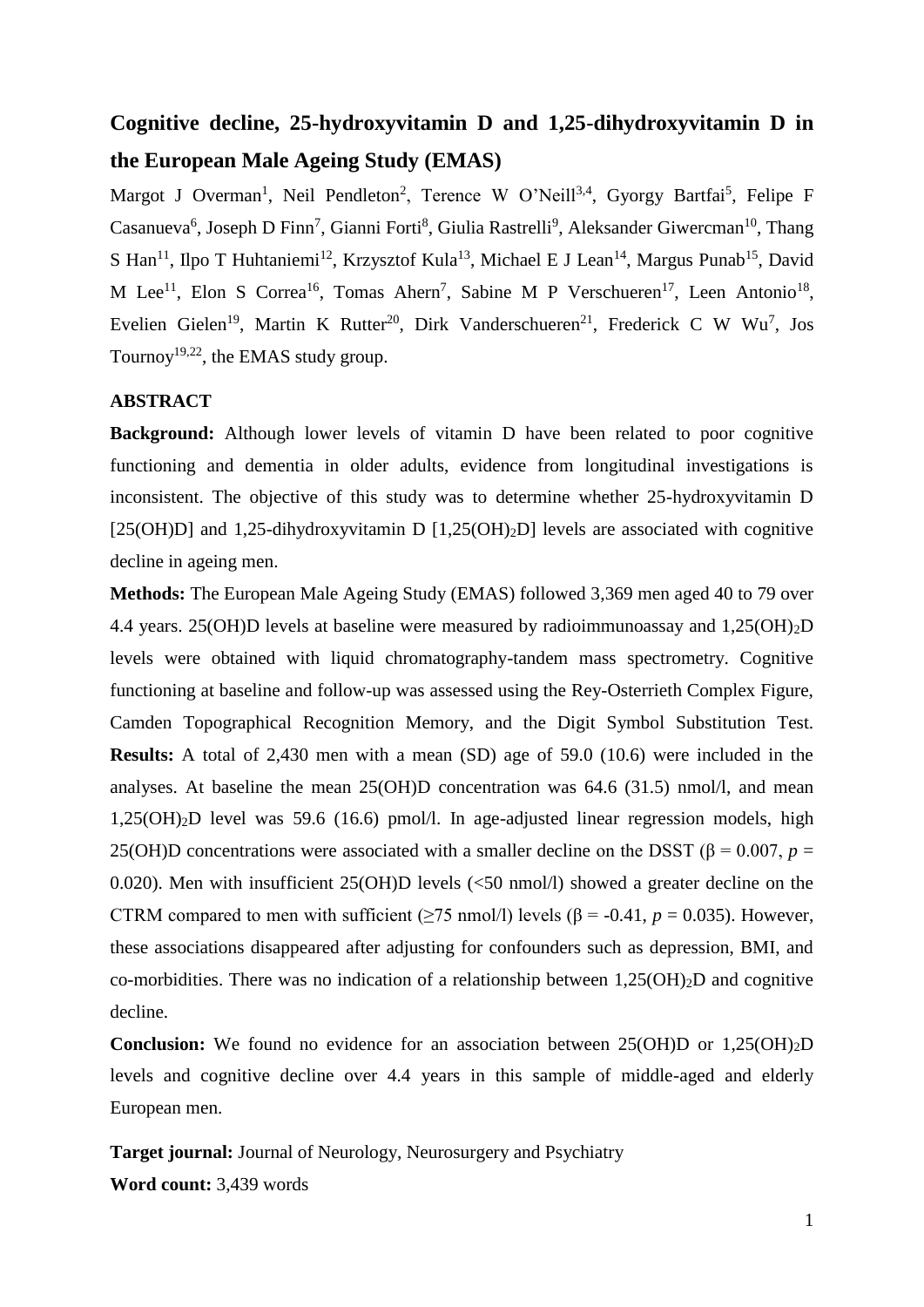#### **INTRODUCTION**

Vitamin D inadequacy is a common problem in Europe and the United States, with prevalence estimates increasing with age and ranging from 40-100% in the communitydwelling elderly population[1]. Low vitamin D levels have been reported to be associated with various negative health outcomes, including osteomalacia, cancer, hypertension, and diabetes[2]. Recently, vitamin D has been recognized as a neuroactive steroid, and as such can potentially influence cognitive functioning and decline[3]. The physiological plausibility of this relationship is supported by findings that vitamin D is involved in axonal growth[4], brain calcium metabolism[5], and brain cell differentiation[6]. In addition, vitamin D has been shown to stimulate phagocytosis and clearance of amyloid- $\beta$  in the brain, one of the primary hallmarks of Alzheimer's disease<sup>[7]</sup>. In accordance with these possible biological pathways, research has indicated that lower vitamin D levels are associated with a greater risk of developing Alzheimer's disease and all-cause dementia[8]. However, evidence from both animal and human behavioural studies towards the role of vitamin D on cognition has been inconsistent. To date, over thirty cross-sectional studies have investigated the association between cognitive functions and 25-hydroxyvitamin D [25(OH)D], the main measure of vitamin D status. Most but not all of these studies reported a positive relationship between 25(OH)D and cognition[9,10]. However, research in this field has been criticised for insufficient adjustment for confounding variables, small sample sizes, and the use of suboptimal methods for measuring 25(OH)D levels[11]. Moreover, prospective studies have reported mixed results regarding vitamin D and cognitive decline. Although four longitudinal studies have shown a significant association between lower vitamin D levels and declines in global cognition[12-15], and/or specific domains such as executive function[12] and attention[15], three major investigations were unable to find any association[16-18]. There is some evidence to suggest that the effects of vitamin D on cognition are gender-specific, with two studies finding more pronounced associations in women than in men[19,20]. It therefore remains to be determined whether vitamin D affects cognitive change over time in men, and many researchers have called for the development of more well-designed prospective studies on the relationship between vitamin D status and cognitive decline[21,22].

The European Male Ageing Study (EMAS) is a multi-centre population cohort study which assessed changes in physical and cognitive functioning of a large group of middle-aged and elderly men over a period of 4.4 years[23]. Cross-sectional analyses of the baseline measurements indicated that 25(OH)D levels were positively associated with cognitive processing speed in this cohort. In addition, it was found that the impact of vitamin D on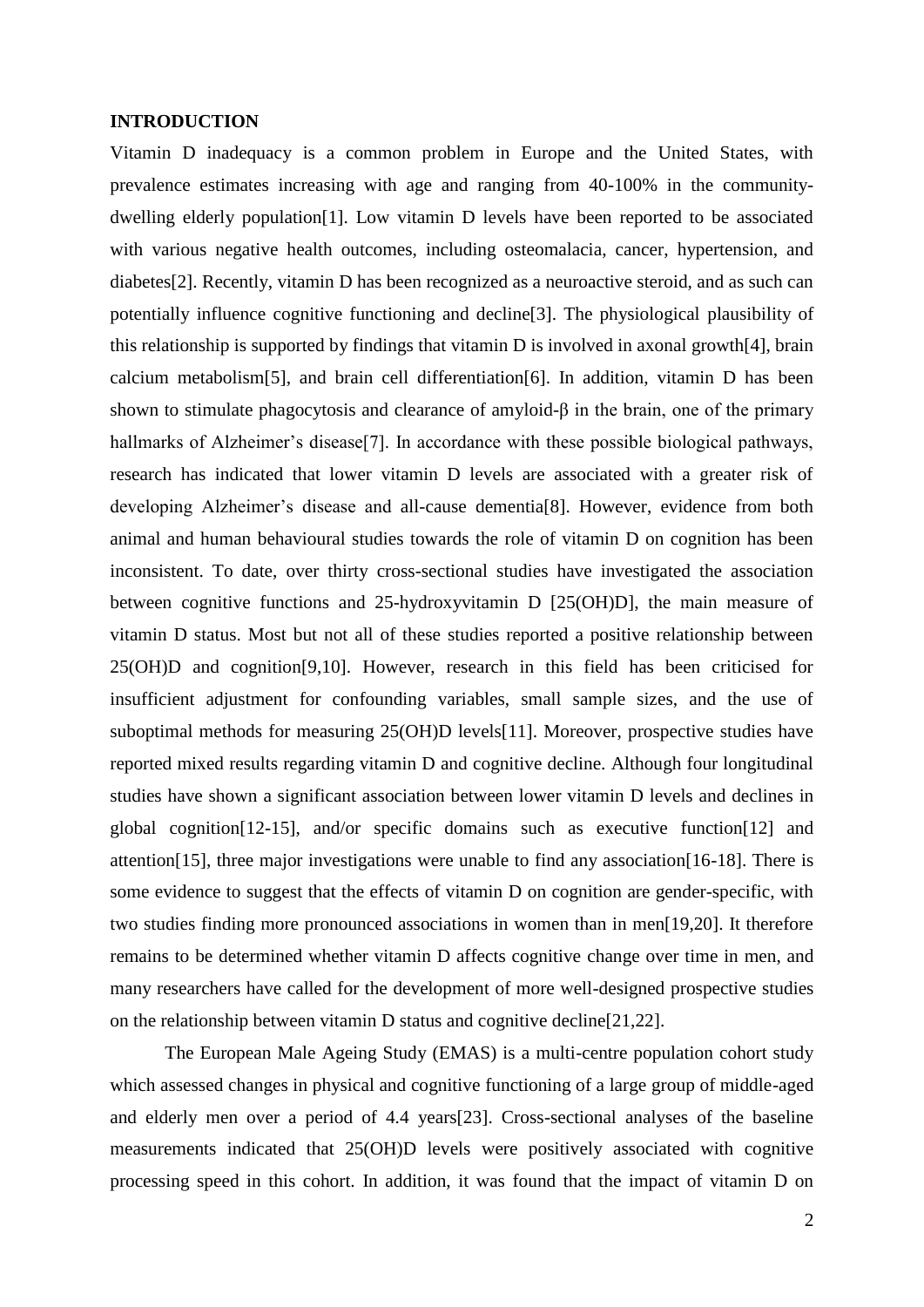cognition may be more pronounced in individuals with 25(OH)D levels below 35 nmol/l and men over the age of 60[24]. In the present study we aim to investigate whether vitamin D status can predict cognitive decline using longitudinal data from EMAS. Secondly, it is our objective to examine a potential interaction between age and vitamin D on cognitive function. Nearly all of the previous longitudinal studies have focused on adults aged 65 and over[12- 16,18]. The one study that involved participants in late middle age (45-65 years) found no association between 25(OH)D levels and cognitive decline or risk of dementia[17]. It is therefore possible that maintaining an optimal vitamin D level is particularly important for older adults. As the current study includes elderly as well as middle-aged men, we are able to compare the effects of vitamin D deficiency on cognition across a wide age range. Finally, a unique feature of this study is that levels of 1,25-dihydroxyvitamin D  $[1,25(OH)<sub>2</sub>D]$ , the active metabolite of 25(OH)D, were also analysed. This is the first study to examine  $1,25(OH)<sub>2</sub>D$  as a potential marker of cognitive decline.

## **METHODS**

### **Participants**

Participant recruitment, study design and assessments of the European Male Ageing Study have previously been described in detail[23]. Briefly, 8,416 community-dwelling men aged 40 to 79 years were invited to attend a screening at a local clinic. A short questionnaire was used to gather information on sociodemographic, general health, and lifestyle factors. The 3,369 men who agreed to participate subsequently visited a research clinic to complete several interviewer-assisted questionnaires and undergo physical and cognitive assessments. The participating centres were based in Leuven, Belgium; Manchester, UK; Florence, Italy; Lodz, Poland; Malmö, Sweden; Santiago de Compostela, Spain; Szeged, Hungary; and Tartu, Estonia. Baseline measurements were carried out between 2003 and 2005, with follow-up testing taking place between 2007 and 2009. The average (SD) time between the two assessments was 4.4 (0.3) years. Of the men who took part in the baseline assessments, 2,736 (86.1% of survivors) returned for Phase II testing. Of the other participants, 193 (5.7%) had died and 440 (13.1%) were lost to follow-up. Ethical approval was obtained in agreement with local constitutional requirements. Written informed consent was given by all the participants.

#### **Assessments**

Demographic information and details on co-morbidities, smoking, and alcohol consumption were collected using the postal questionnaire. The interviewer-assisted questionnaire included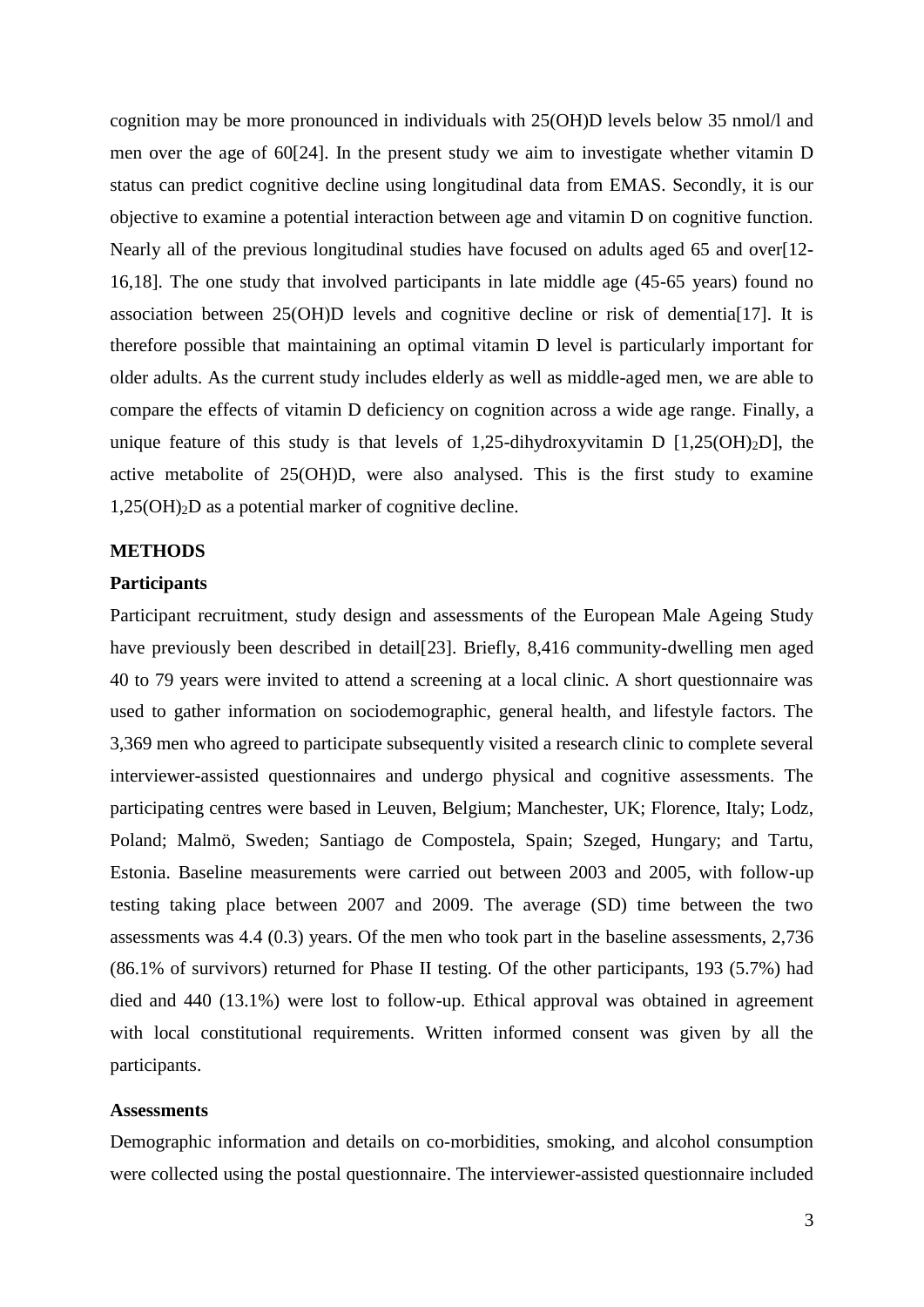questions about general health, the Physical Activity Scale for the Elderly[25] (PASE), and Beck's Depression Inventory II[26] (BDI) to assess the presence and severity of depressive symptoms. Reuben's Physical Performance Test[27] (PPT) was employed to measure physical function. Information on prescription and non-prescription medications was obtained by self-report.

#### **Tests of cognitive function**

Cognitive testing was carried out at baseline and during follow-up assessments. The EMAS cognitive test battery consisted of tasks measuring components of fluid intelligence. Tests were specifically selected for minimal cultural and linguistic influences and were standardised across centres. The cognitive tasks used were (in order of administration): the Rey-Osterrieth Complex Figure (ROCF) Copy and Recall tests, the Camden Topographical Recognition Memory (CTRM) test, and the Digit Symbol Substitution Test (DSST). Higher scores on each test reflect better cognitive performance of the participant.

In the ROCF Copy task, participants are required to copy an abstract two-dimensional figure as accurately as possible within five minutes. This test provides an indication of executive functioning and overall visuo-constructional ability[28]. In the ROCF Recall component, participants are asked unexpectedly to draw the figure from memory thirty minutes after completing the Copy task. In addition to visuo-constructional skills, this task taps into visual memory abilities. The ROCF scoring criteria used in this study are based on Osterrieth's original test procedure, with a maximum score of 36 for both the Copy and Recall subtests. The CTRM was used to assess visual recognition memory[29] and involves the presentation of photographs of urban scenes followed by a forced-choice recognition component. Each correctly identified image is awarded with one point, with a maximum score of 30. Finally, cognitive processing speed and visual scanning were measured using the DSST[30,31]. In this timed paper-and-pencil subtest from the Wechsler Adult Intelligence Scale III, participants are asked to substitute as many symbols for digits as possible within 60 seconds using a coding table.

### **25(OH)D and 1,25(OH)2D assays**

In the baseline phase, morning phlebotomy was performed before 10 AM to obtain a fasting blood sample from all participants. Once processed, the serum was stored at -80ºC and shipped on dry ice to a central laboratory in Leuven, Belgium. A radio-immunoassay kit was used to determine total serum 25(OH)D levels (RIA kit; DiaSorin, Stillwater, MN, USA). Intra- and interassay coefficients for 25(OH)D levels were 11% and 9%, respectively.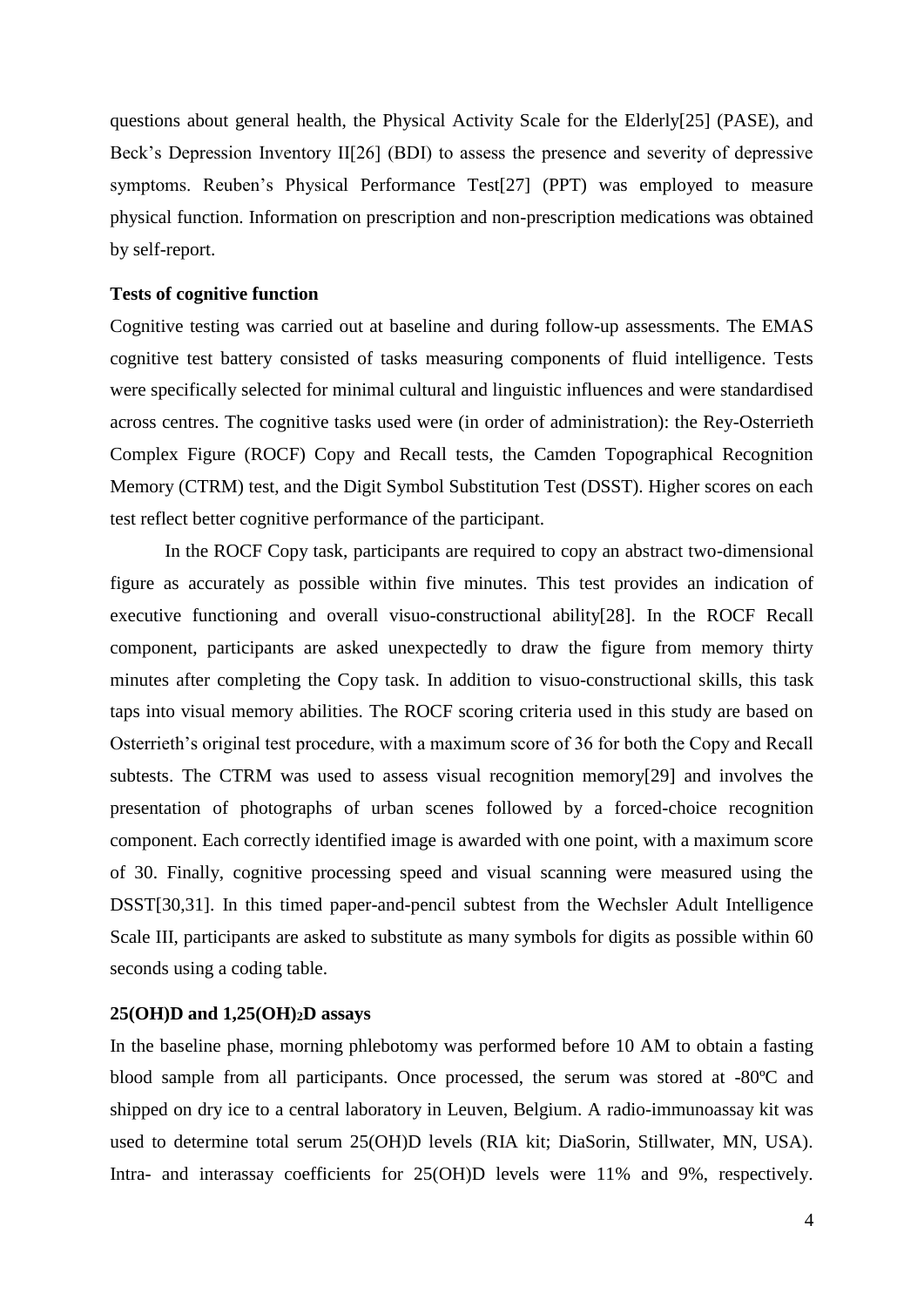1,25(OH)2D concentration was measured using liquid chromatography-tandem mass spectrometry (LC-MS/MS). Detailed methodology of the  $1,25(OH)<sub>2</sub>D$  measurements has previously been described by Vanderschueren and colleagues[32].

# **Analyses**

The data were analysed using the statistical programme Stata version 13.1 (StataCorp LP, College Station, TX, USA). Participants with missing cognitive and/or 25(OH)D data were excluded from the analyses. Continuous cognitive decline on the ROCF Copy and Recall, CTRM, and DSST was analysed as a continuous as well as a categorical variable to allow for a possible non-linear association with cognitive decline as suggested by previous studies[10,19]. There is no established cut-off value for defining vitamin D deficiency in relation to cognition, leading to different 25(OH)D deficiency thresholds being used in studies of cognitive function. This heterogeneity in definitions of vitamin D sufficiency has made it difficult to compare results from different studies in the past. Following recommendations from Annweiler and colleagues[22], we looked at three of the commonly used thresholds. 25(OH)D was classified as deficient (<25 nmol/l), insufficient (25-49 nmol/l), suboptimal (50-74 nmol/l) and sufficient ( $\geq$ 75 nmol/l). 1,25(OH)<sub>2</sub>D concentration was examined as a continuous variable. For the covariates, age (years), age left education (years), BMI ( $\text{kg/m}^2$ ), BDI score, PASE score, and PPT rating were analysed as continuous variables. Centre, tobacco use (currently smoking vs. non-smoking), alcohol consumption  $(\geq 1 \text{ day/week vs. } \leq 1$ day/week), co-morbidities (0,1, or  $\geq$ 2), and season at which the blood test was taken at baseline (winter (Jan-March), spring (April-June), summer (July-Sept), and autumn (Oct-Dec)) were included as categorical variables.

The associations between 25(OH)D level and cognitive decline were initially evaluated graphically using the Locally Weighted Scatterplot Smoothing (LOWESS) technique[33]. As this outlier-resistant method makes no assumptions about the form of the relationship, the resulting regression lines can provide information about non-linear associations between variables. Age-adjusted multiple linear regressions were then performed with continuous decline on all four cognitive tests as the outcome variables and continuous 25(OH)D, categories of 25(OH)D, or continuous 1,25(OH)2D at baseline as the predictor. Subsequently, models were fitted with further adjustments for education, physical activity and performance, depression, co-morbidities, and lifestyle factors. Interaction terms between age by decade and 25(OH)D or 1,25(OH)2D level were added to the full models to assess differences across age groups in the relationship between cognitive decline and vitamin D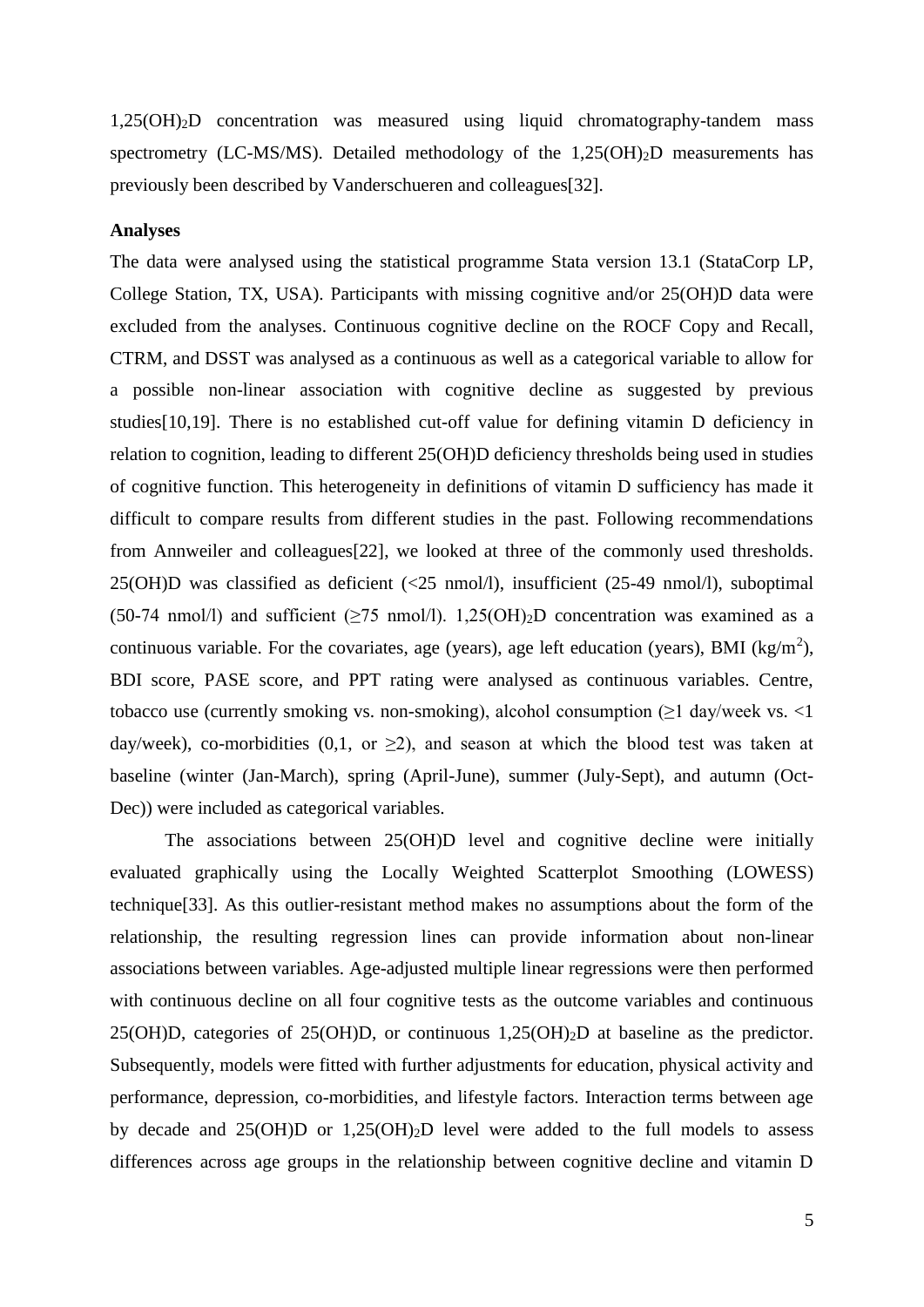status. Finally, participants taking vitamin D and/or calcium supplements at baseline were excluded and the above analyses repeated using the remaining sample.

## **RESULTS**

#### **Subjects**

Of the 2,736 men returning for follow-up assessments, 105 participants were excluded from the analyses due to missing 25(OH)D measurements. Two participants with 25(OH)D levels above 250 nmol/l were removed from the dataset, as these values are higher than the upper limit of the normal range[34]. A total of 199 participants with missing CTRM and DSST data and 527 participants with missing ROCF data were omitted, leaving a sample of 2,430 men in the CTRM and DSST analyses and 2,102 men in the ROCF Copy and Recall models. For the 1,25-dihydroxyvitamin D analyses, 408 men with missing 1,25(OH)2D information, 190 men with missing CTRM and DSST scores, and 517 men with missing ROCF scores were excluded. The final sample consisted of 2,138 participants in the CTRM and DSST analyses and 1,811 participants in the ROCF analyses. Baseline characteristics of the participants are listed in Table 1. Overall, the mean age of the study population  $(N = 2,430)$  was 59.0 years, average BMI was 27.6, and 41.9% of the participants had one or more co-morbidities.

#### **Cognition and vitamin D status in EMAS**

The mean cognitive scores at baseline are shown in Table 1. Independent *t*-tests indicated that participants who returned for follow-up measurements had higher cognitive scores than those who were lost to follow-up (all  $p \le 0.001$ ). Linear regressions showed that older age, fewer years of education, higher scores on Beck's Depression Inventory, lower physical activity and performance, and smoking were associated with greater decline on one or more cognitive tasks in the study sample (Table 2). Kruskal-Wallis tests revealed that change on all four cognitive test scores over time differed significantly between the centres (all  $p \le 0.001$ ).

The average (SD) baseline 25(OH)D concentration was 64.4 (32.0) nmol/l and mean serum 1,25(OH)<sub>2</sub>D was 59.6 (16.6) pmol/l. Deficient, insufficient, and suboptimal vitamin D levels were common in this population with only 31.0% of all participants having sufficient 25(OH)D concentrations. Men with low 25(OH)D levels tended to have a higher BMI, show more depressive symptoms, have lower physical activity and performance scores, be more likely to smoke, consume alcohol less than 1 day a week, and have more co-morbidities (Table 2). Kruskal-Wallis tests were conducted to assess 25(OH)D and 1,25(OH)2D by season and geographical region. 25(OH)D levels were significantly associated with season of measurement (H(3) = 368.74,  $p \le 0.001$ ), as were 1,25(OH)<sub>2</sub>D concentrations (H(3) = 57.1,  $p$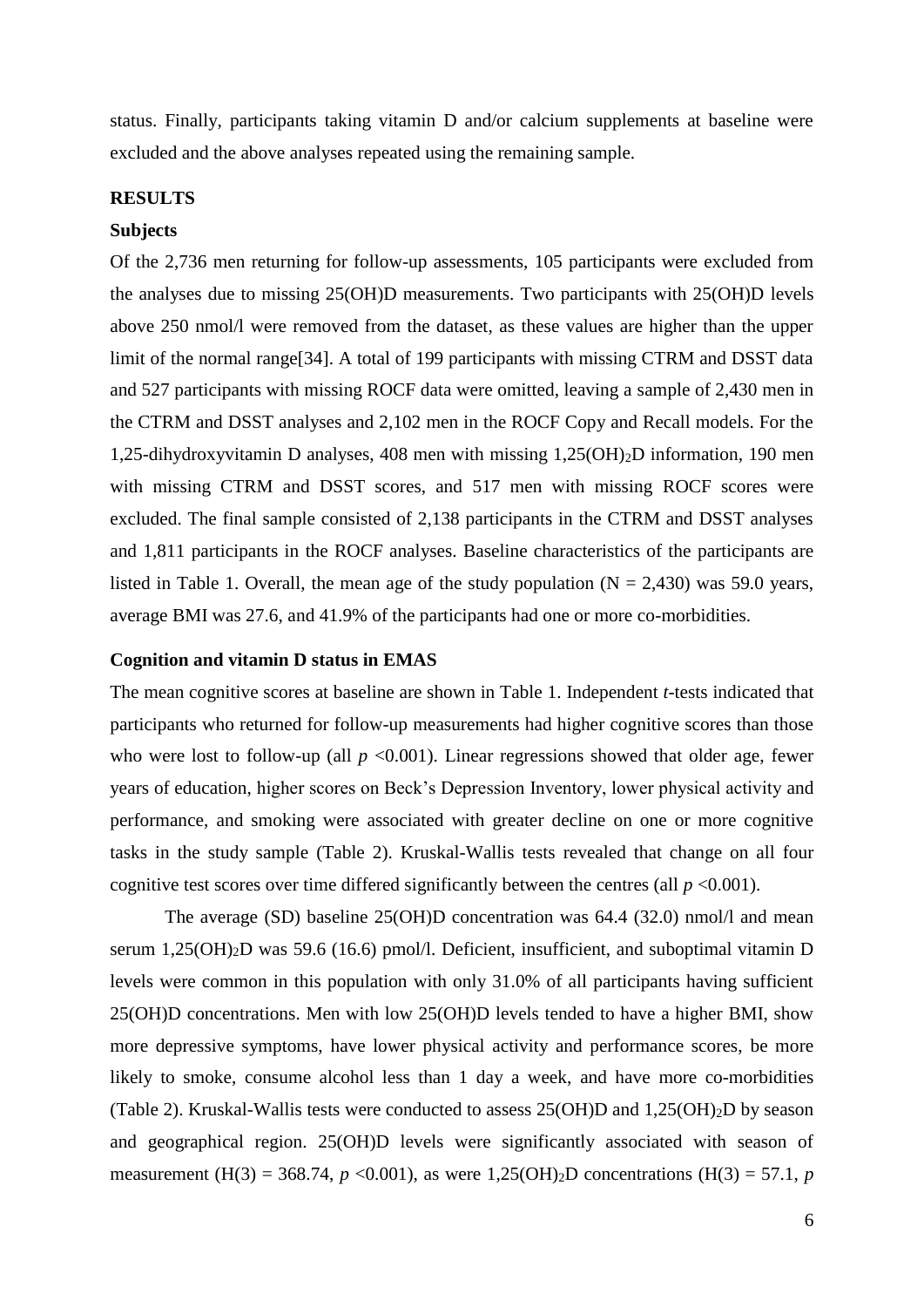<0.001). Furthermore, both mean serum 25(OH)D level ( $H(7) = 268.69$ ,  $p \le 0.001$ ) and 1,25(OH)<sub>2</sub>D level (H(7) – 226.91,  $p \le 0.001$ ) varied significantly by centre. The highest levels of 25(OH)D were observed in Belgium (76.8 nmol/l), and lowest concentrations were found in Estonia (47.8 nmol/l).

| Variable                                     | Mean (SD) or % |
|----------------------------------------------|----------------|
| Age (years)                                  | 59.0 (10.6)    |
| Age left education (years)                   | 21.0(7.4)      |
| <b>BDI</b> score                             | 6.5(6.0)       |
| <b>PASE</b> score                            | 201.9 (88.9)   |
| PPT score                                    | 24.2 (2.4)     |
| BMI ( $\text{kg/m}^2$ )                      | 27.6(4.0)      |
| Current smoker (%)                           | 19.8           |
| Alcohol consumption $\geq 1$ day/week (%)    | 58.0           |
| Vitamin D and/or calcium supplementation (%) | 0.5            |
| Co-morbidities (%)                           |                |
| No co-morbidities                            | 58.2           |
| 1 co-morbidity                               | 26.1           |
| $\geq$ 2 co-morbidities                      | 15.8           |
| <b>Cognitive tests</b>                       |                |
| <b>ROCF Copy score</b>                       | 33.8(3.9)      |
| <b>ROCF Recall score</b>                     | 17.6(6.4)      |
| <b>CTRM</b> score                            | 23.1(4.5)      |
| <b>DSST</b> score                            | 28.7(8.3)      |
| 25(OH)D status (%)                           |                |
| Deficient (<25 nmol/l)                       | 6.5            |
| Insufficient $(25 - 49 \text{ nmol/l})$      | 31.1           |
| Suboptimal (50 - 74 nmol/l)                  | 31.4           |
| Sufficient (≥75 nmol/l)                      | 31.0           |

| Table 1 Baseline characteristics of the EMAS participants included in the analyses ( $n = 2,430$ ) |  |
|----------------------------------------------------------------------------------------------------|--|
|----------------------------------------------------------------------------------------------------|--|

Abbreviations: BDI, Beck's Depression Inventory; PASE, Physical Activity Scale for the Elderly; PPT, Physical Performance Test; BMI, Body Mass Index; 25(OH)D, 25-hydroxyvitamin D; SD, Standard Deviation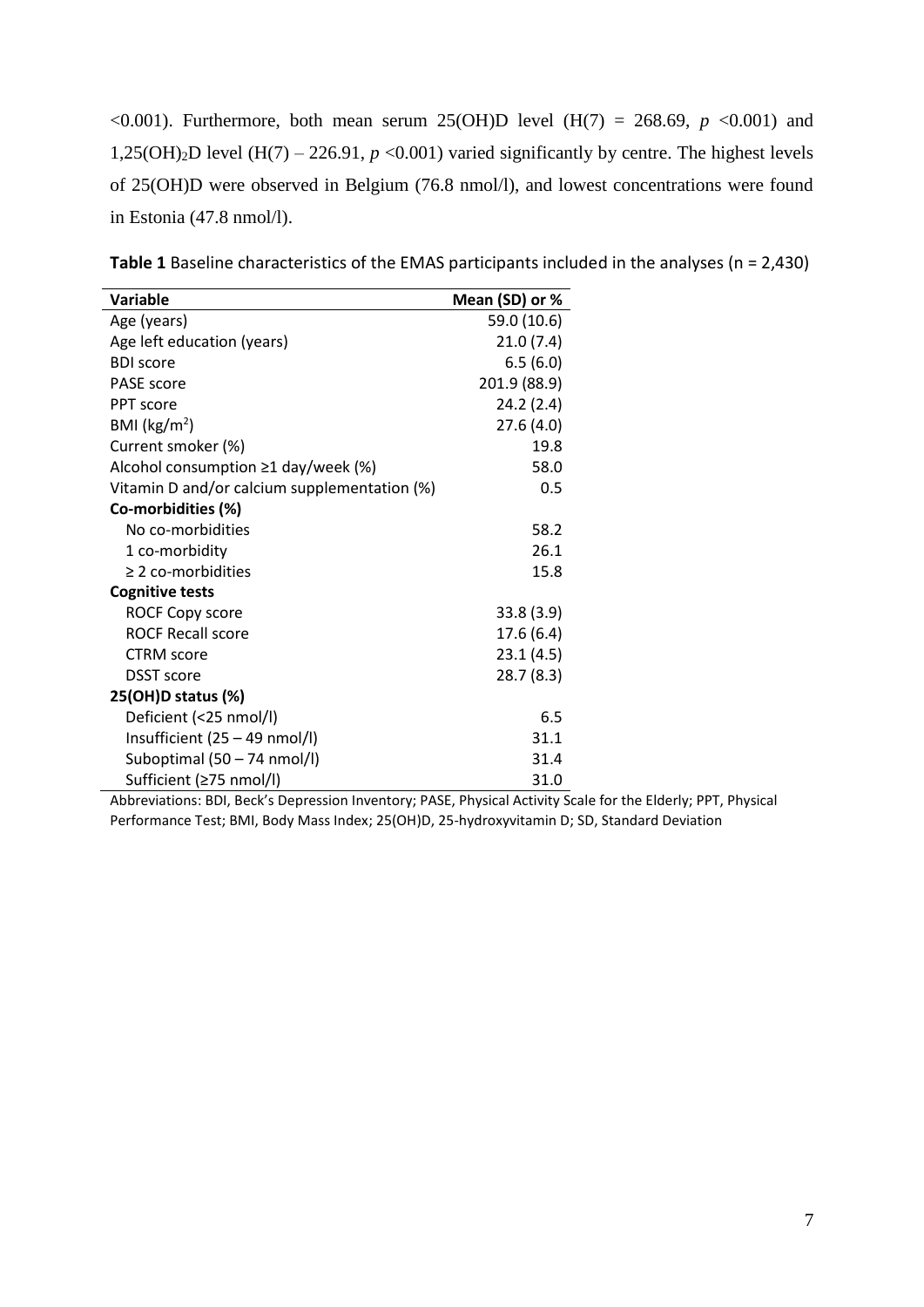| <b>Baseline</b>         | <b>ROCF Copy</b>                  | <b>ROCF Recall</b>                | <b>CTRM</b>                  | <b>DSST</b>                       | Baseline 25(OH)D                   | Baseline 1,25(OH) <sub>2</sub> D  |
|-------------------------|-----------------------------------|-----------------------------------|------------------------------|-----------------------------------|------------------------------------|-----------------------------------|
| characteristics         | change score                      | change score                      | change score                 | change score                      | level (nmol/l)                     | level (pmol/l)                    |
|                         |                                   |                                   | β-coefficient (95% CI)       |                                   |                                    |                                   |
| Age (years)             | $-0.018$ ( $-0.033$ ; $-0.004$ )* | $-0.049$ ( $-0.072$ ; $-0.026$ )* | $-0.011$ $(-0.026; 0.003)$   | $-0.048$ ( $-0.077$ ; $-0.031$ )* | $0.084$ (-0.035; 0.202)            | $-0.058$ $(-0.123; 0.006)$        |
| Age left education      | $0.023$ (0.002; 0.044)*           | $0.021$ (-0.013; 0.054)           | $-0.002$ $(-0.022; 0.019)$   | $-0.016$ $(-0.042; 0.010)$        | $-0.162$ ( $-0.333$ ; 0.009)       | $-0.049$ $(-0.143; 0.046)$        |
| (years)                 |                                   |                                   |                              |                                   |                                    |                                   |
| <b>BDI</b> score        | $-0.028$ ( $-0.053$ ; $-0.003$ )* | $0.004$ (-0.037; 0.044)           | $-0.017$ ( $-0.042$ ; 0.008) | $-0.038$ $(-0.069; -0.006)^*$     | $-0.771$ ( $-0.978$ ; $-0.564$ )*  | $0.055$ (-0.060; 0.170)           |
| BMI ( $\text{kg/m}^2$ ) | $0.029$ (-0.009; 0.068)           | $0.036$ (-0.025; 0.098)           | $-0.033$ $(-0.071; 0.004)$   | $-0.041$ ( $-0.089$ ; 0.007)      | $-0.986$ ( $-1.300$ ; $-0.672$ )*  | $-0.321$ $(-0.491; -0.150)^*$     |
| PASE score              | $-0.000$ $(-0.002; 0.002)$        | $0.005(0.002; 0.008)*$            | $-0.000$ $(-0.002; 0.002)$   | $0.000$ (-0.002; 0.002)           | $0.029$ (0.013; 0.045)*            | $0.015$ (0.006; 0.024)*           |
| PPT rating              | $0.149$ (0.080; 0.218)*           | $0.284$ (0.174; 0.394)*           | $0.006$ (-0.060; 0.073)      | $-0.080$ $(-0.16; 0.005)$         | 1.29 (0.729; 1.843)*               | $-0.252$ ( $-0.555$ ; 0.051)      |
| Current smoker          |                                   |                                   |                              |                                   |                                    |                                   |
| No                      | Reference                         | Reference                         | Reference                    | Reference                         | Reference                          | Reference                         |
| Yes                     | $0.007$ (-0.395; 0.409)           | $-0.648$ ( $-1.287$ ; $-0.008$ )* | $0.249$ (-0.133; 0.631)      | $-0.070$ ( $-0.554$ ; 0.414)      | $-9.981$ ( $-13.171$ ; $-6.791$ )* | $-2.392$ ( $-4.140$ ; $-0.645$ )* |
| Alcohol                 |                                   |                                   |                              |                                   |                                    |                                   |
| consumption             |                                   |                                   |                              |                                   |                                    |                                   |
| <1 day/week             | Reference                         | Reference                         | Reference                    | Reference                         | Reference                          | Reference                         |
| $\geq$ 1 day/week       | $0.039$ (-0.277; 0.355)           | $-0.072$ ( $-0.575$ ; 0.431)      | $-0.001$ ( $-0.306$ ; 0.303) | $0.232$ (-0.154; 0.619)           | 9.058 (6.529; 11.586)*             | 1.905 (0.516; 3.293)              |
| Co-morbidities          |                                   |                                   |                              |                                   |                                    |                                   |
| No co-                  | Reference                         | Reference                         | Reference                    | Reference                         | Reference                          | Reference                         |
| morbidities             |                                   |                                   |                              |                                   |                                    |                                   |
| 1 co-morbidity          | $0.120$ (-0.264; 0.503)           | $0.362$ (-0.248; 0.973)           | $-0.045$ ( $-0.414$ ; 0.324) | $-0.125$ $(-0.592; 0.343)$        | $-2.672$ ( $-5.754$ ; 0.411)       | $0.337$ (-1.350; 2.025)           |
| $\geq$ 2 co-            | $-0.024$ ( $-0.488$ ; 0.439)      | $0.161$ (-0.577; 0.899)           | $-0.125$ ( $-0.583; 0.332$ ) | $-0.550$ $(-1.131; 0.030)$        | $-6.809$ ( $-10.634$ ; $-2.984$ )* | $-1.993$ ( $-4.076$ ; 0.089)      |
| morbidities             |                                   |                                   |                              |                                   |                                    |                                   |

# Table 2 Determinants of both cognitive decline and baseline vitamin D levels: linear regression analyses<sup>+</sup>

 $* p < .05$ 

ƚ Age-adjusted where applicable

Abbreviations: BDI, Beck's Depression Inventory; BMI, Body Mass Index; PASE, Physical Activity Scale for the Elderly; PPT, Physical Performance Test; ROCF, Rey-Osterrieth Complex Figure; CTRM, Camden Topographical Recognition Memory; DSST, Digit Symbol Substitution Test; 25(OH)D, 25-hydroxyvitamin D; 1,25(OH)2D, 1,25 dihydroxyvitamin D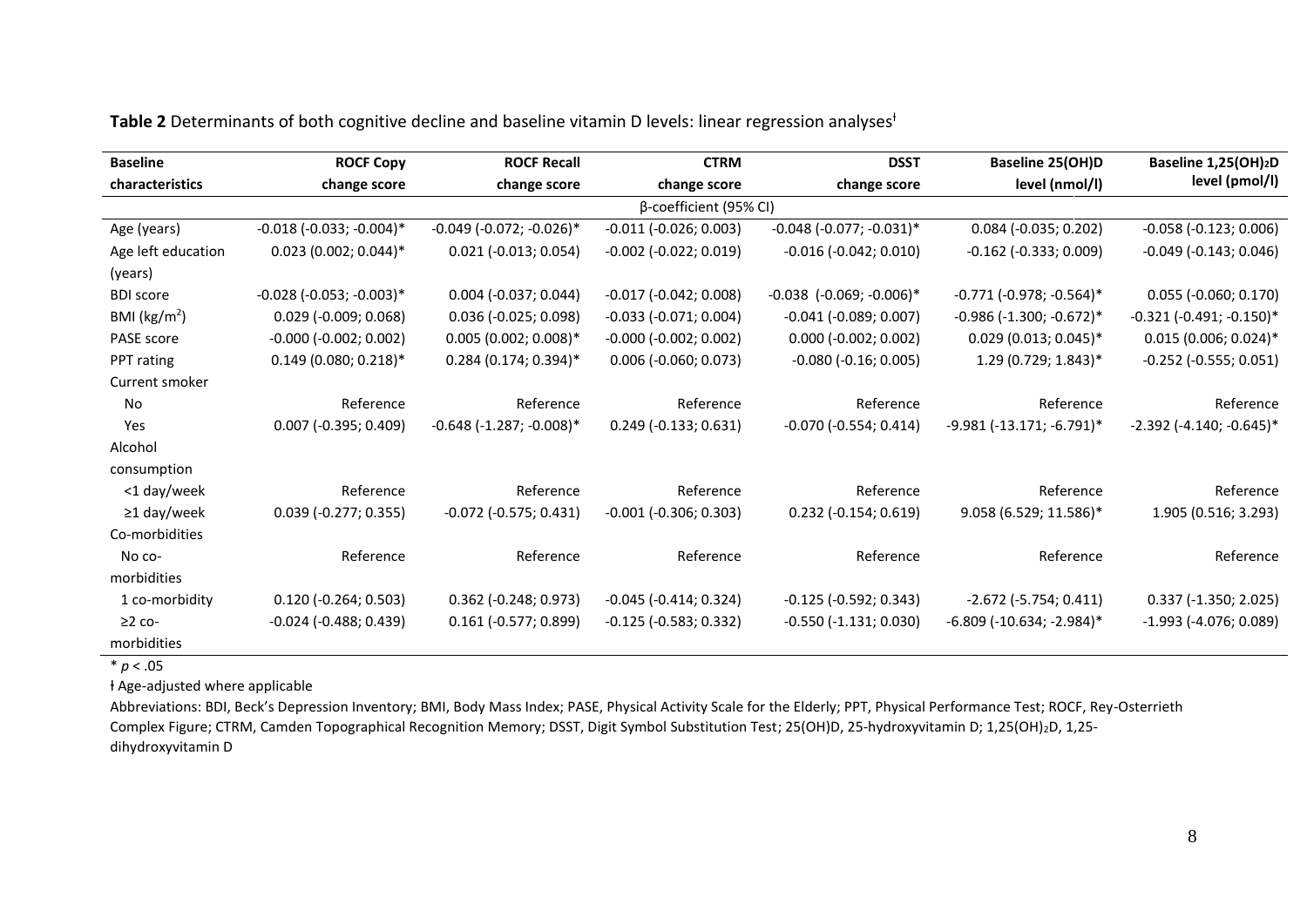## **25(OH)D, 1,25(OH)2D and cognitive decline**

Age-adjusted LOWESS plots revealed no clear associations between 25(OH)D level at baseline and cognitive decline on the four tasks (see Figure 1). Results from the multiple linear regression models exploring the relationship between continuous 25(OH)D and cognitive decline are displayed in Table 3. In age-adjusted models, higher 25(OH)D concentrations were associated with a smaller decline in DSST performance over time. However, this association was not maintained when models were fully adjusted for covariates. Age-adjusted multiple regression analyses of categorical 25(OH)D status indicated that participants with vitamin D deficiency showed a greater decline on the DSST than participants with sufficient vitamin D levels. In addition, vitamin D insufficiency was associated with greater cognitive decline on the CTRM compared with sufficient vitamin D status. Both associations again disappeared when models were adjusted for additional covariates (see Table 4). There were no significant associations between  $1,25(OH)<sub>2</sub>D$  and cognitive decline in either age-adjusted or fully adjusted models (Table 3). There was no evidence for a significant interaction between 25(OH)D or 1,25(OH)2D level and age in any of the models (all  $p > 0.05$ ). The results were unchanged when participants reporting vitamin D or calcium supplements intake were excluded from the regression analyses.



**Figure 1** Age-adjusted LOWESS plots of cognitive decline and 25(OH)D level.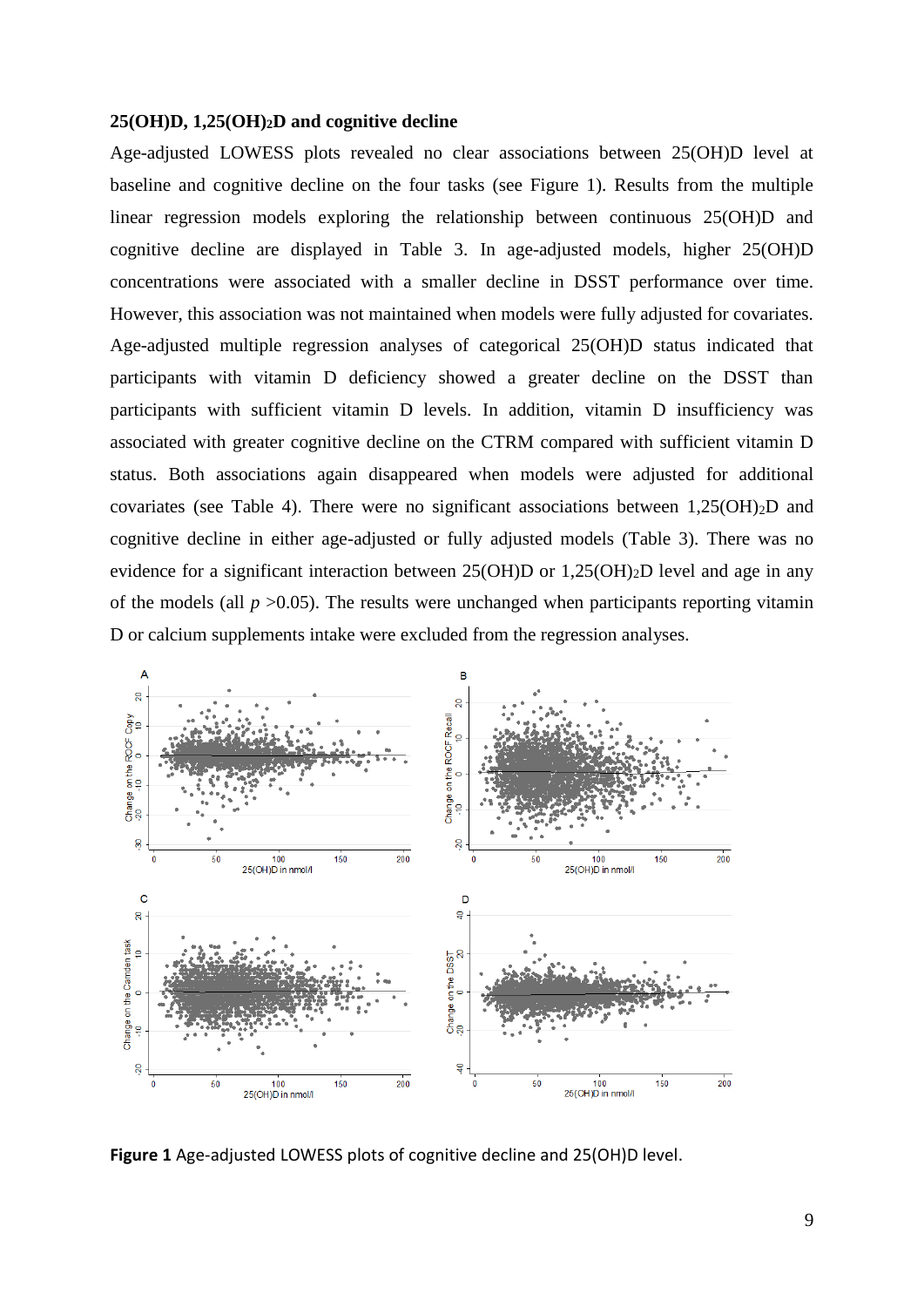| <b>Model</b>            | <b>ROCF Copy</b>      | <b>ROCF Recall</b>     | <b>CTRM</b>         | <b>DSST</b>          |
|-------------------------|-----------------------|------------------------|---------------------|----------------------|
|                         |                       | β-coefficient (95% CI) |                     |                      |
| 25(OH)D                 |                       |                        |                     |                      |
| Model $1^a$             | $-0.001$ ( $-0.005$ ; | $-0.005$ $(-0.013)$    | $-0.003$ $(-0.002)$ | 0.007(0.001)         |
|                         | 0.004)                | 0.003)                 | 0.008)              | $0.013)*$            |
| Model 2 <sup>b</sup>    | $0.001$ (-0.007;      | $-0.010$ $(-0.021)$    | $0.004$ $(-0.003)$  | $0.003$ (-0.007;     |
|                         | 0.008                 | 0.001)                 | 0.011)              | 0.012)               |
| 1,25(OH) <sub>2</sub> D |                       |                        |                     |                      |
| Model $1^a$             | $-0.002$ $(-0.012)$   | $0.012$ ( $-0.004$ ;   | $-0.007$ $(-0.017)$ | $0.005$ ( $-0.008$ ; |
|                         | 0.009                 | 0.028)                 | 0.003)              | 0.017)               |
| Model 2 <sup>b</sup>    | $0.005$ (-0.007;      | $0.010$ ( $-0.008$ ;   | $-0.009$ $(-0.020)$ | $0.009$ $(-0.004)$   |
|                         | 0.017)                | 0.028)                 | 0.003)              | 0.023)               |

**Table 3** Linear regression models for baseline 25(OH)D level, baseline 1,25(OH)<sub>2</sub>D level, and decline in cognitive scores

 $\frac{1}{4} p$  < 0.05

aAdjusted for age

**bAdjusted for age, education, co-morbidities, centre, season, depressive symptoms, and lifestyle factors** Abbreviations: 25(OH)D, 25-hydroxyvitamin D; 1,25(OH)2D, 1,25-dihydroxyvitamin D; ROCF, Rey-Osterrieth Complex Figure; CTRM, Camden Topographical Recognition Memory; DSST, Digit Symbol Substitution Test

**Table 4** Linear regression models for baseline categorical 25(OH)D status and decline in cognitive scores

|                      | <b>Deficient</b><br>$(N = 157)$ | <b>Insufficient</b><br>$(N = 755)$ | Suboptimum<br>$(N = 764)$ | <b>Sufficient</b><br>$(N = 754)$ |
|----------------------|---------------------------------|------------------------------------|---------------------------|----------------------------------|
|                      |                                 | β-coefficient (95% CI)             |                           |                                  |
| Model 1ª             |                                 |                                    |                           |                                  |
| <b>ROCF Copy</b>     | $0.10$ (-0.59; 0.79)            | $0.12$ (-0.28; 0.51)               | $0.12$ (-0.28; 0.52)      | Reference                        |
| <b>ROCF Recall</b>   | $0.61$ ( $-0.48$ ; 1.71)        | $0.48$ ( $-0.14$ ; 1.11)           | $0.35$ (-0.27; 0.98)      | Reference                        |
| <b>CTRM</b>          | $0.24$ (-0.40; 0.89)            | $-0.41$ ( $-0.79$ ; $-0.03$ )*     | $0.00$ (-0.37; 0.38)      | Reference                        |
| <b>DSST</b>          | $0.84$ (-1.66; -0.02)*          | $-0.48$ ( $-0.96$ ; 0.04)          | $-0.22$ $(-0.70; 0.26)$   | Reference                        |
| Model 2 <sup>b</sup> |                                 |                                    |                           |                                  |
| <b>ROCF Copy</b>     | $-0.04$ $(-0.82; 0.74)$         | $-0.21$ $(-0.68; 0.26)$            | $0.00$ (-0.43; 0.44)      | Reference                        |
| <b>ROCF Recall</b>   | $0.90$ (-0.31; 2.11)            | $0.21$ ( $-0.51$ ; 0.93)           | $0.08$ (-0.60; 0.76)      | Reference                        |
| <b>CTRM</b>          | $0.43$ ( $-0.30; 1.16$ )        | $-0.27$ $(-0.72; 0.18)$            | $0.21 (-0.21; 0.62)$      | Reference                        |
| <b>DSST</b>          | $-0.11$ $(-1.01; 0.80)$         | $-0.08$ ( $-0.63$ ; 0.48)          | $-0.08$ ( $-0.60; 0.43$ ) | Reference                        |
|                      |                                 |                                    |                           |                                  |

 $* p < 0.05$ 

a Adjusted for age

b Adjusted for age, education, co-morbidities, centre, season, depressive symptoms, and lifestyle factors Abbreviations: 25(OH)D, 25-hydroxyvitamin D; ROCF, Rey-Osterrieth Complex Figure; CTRM, Camden

Topographical Recognition Memory; DSST, Digit Symbol Substitution Test

# **DISCUSSION**

In this multi-centre prospective study of middle-aged and elderly European men, we found no evidence for any association between vitamin D status and subsequent cognitive decline in several domains, including processing speed, visual memory, and executive functioning.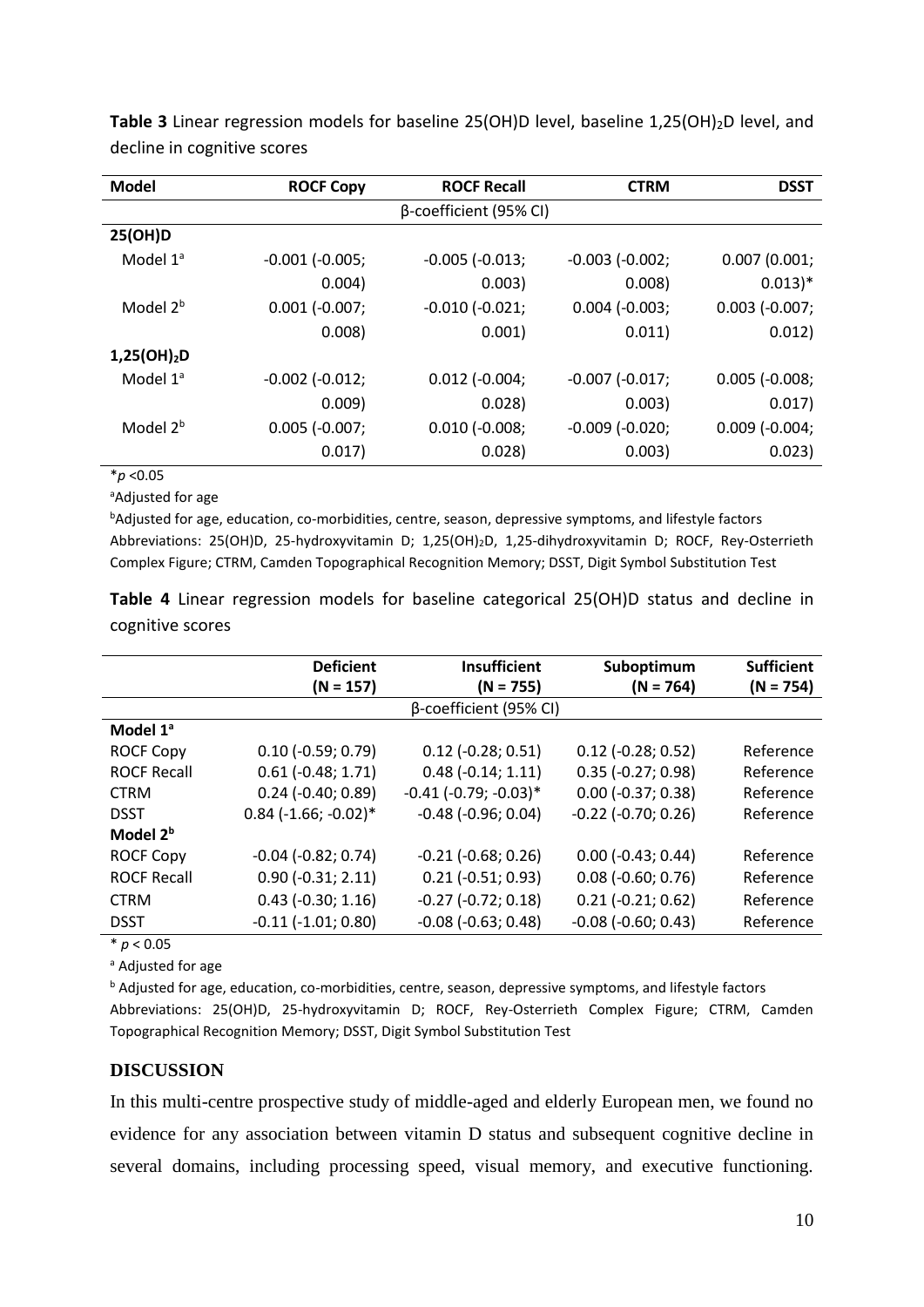Contrary to our expectations, we found no interaction effects of age and 25(OH)D concentration on cognition. These results differ from our previous cross-sectional findings that indicated a positive association between 25(OH)D levels and processing speed, particularly in men over the age of 60 years [24]. Although decline on the DSST was associated with both continuous 25(OH)D level and deficient vitamin D status in the ageadjusted models in the present analyses, this association was not maintained when fully adjusted for confounding variables. Similarly, the association between decline on the CTRM and insufficient 25(OH)D status was significant in age-adjusted but not fully adjusted models. No significant associations were found between  $1,25(OH)_2D$  and cognitive decline.

Our findings are consistent with results from the Osteoporotic Fractures in Men Study (MrOS), which suggested that slight associations between 25(OH)D and decline in global cognition or executive function over 4.6 years in elderly men were mainly caused by confounding variables such as educational level[18]. Previous studies with insufficient adjustment for covariates may therefore have overestimated the strength of the relationship between vitamin D and cognition. Another possibility is that the mixed findings of positive associations[12-15] and null results[16-18] in earlier longitudinal investigations are due to gender differences, as some studies have suggested that the beneficial cognitive effects of high vitamin D levels are more pronounced in women than in men[19,20]. This would explain the lack of significant findings in both EMAS and the MrOS cohort. However, a large-scale observational study of elderly women was also unable to find significant associations between vitamin D and cognitive decline over 6 years[16]. There is thus no conclusive evidence that vitamin D status affects cognition more in women than in men.

Alternatively, it could be argued that the testing interval of 4.4 years in the current study was too short to uncover small effects of 25(OH)D on cognitive deterioration. This especially concerns middle-aged participants, as they are less likely to demonstrate rapid and marked cognitive decline than older adults. Biological risk factors are sometimes present for a substantial period of time before they have an impact on cognition. For example, neurofibrillary tangles and senile plaques associated with Alzheimer's disease start to accumulate around the age of thirty in some individuals[35] while clinical changes generally do not appear until old age. Similarly, it is possible that chronic vitamin D deficiency in midlife only leads to increased risk of cognitive decline several years or even decades later. As other longitudinal studies spanning three to five years did report a relationship between cognitive decline and serum 25(OH)D[13-15], however, we expected that the time frame of our investigation would have been sufficient to detect such associations. As our study sample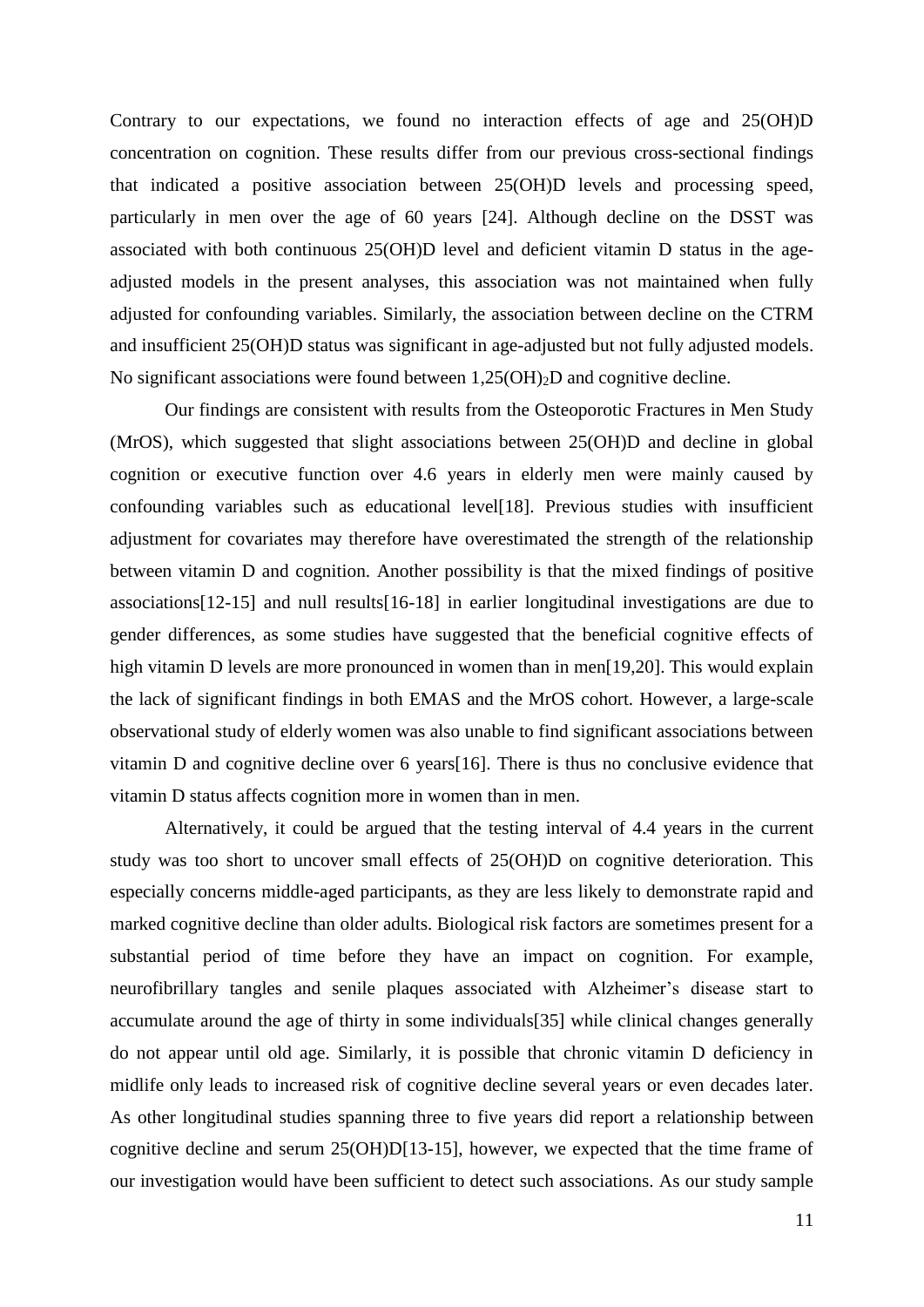was relatively young, cognitive deterioration may have been smaller than in studies of elderly individuals, making it more difficult to detect associations with vitamin D levels. However, interaction terms for 25(OH)D or 1,25(OH)2D levels, age by decade, and cognition showed that even in the oldest age group ( $\geq 70$  years) there was no significant relationship between vitamin D and cognitive decline. It is therefore improbable that the null findings are caused entirely by the young age of this population compared to other longitudinal studies. A final explanation may be that, although the tasks used here assessed a wide range of cognitive functions, other domains such as language skills are more strongly affected by vitamin D. Previous research, however, has found no association between vitamin D concentration and verbal memory[21] or verbal fluency[36], whereas executive function[12,14,37] and processing speed[24,37] were correlated with serum 25(OH)D levels in several studies.

Consistent with our results, there is at present little evidence from clinical studies that increasing vitamin D levels improves cognition. Although animal models have suggested that vitamin D supplementation has a positive effect on brain energy metabolism and cognitive decline[38], this finding has not yet been confirmed by clinical trials involving healthy human adults. A study of 128 young adults receiving daily capsules of 5000 IU vitamin D or placebo found no difference in cognitive functioning between the groups after 6 weeks of supplementation[39]. This study was possibly underpowered due to its small sample size and relatively short administration of supplements. However, another investigation of 4,142 older women also found that taking one tablet of 400 IU vitamin D and 1000 mg of calcium carbonate per day for 7.8 years did not lead to slower cognitive decline or lowered risk of dementia compared to a placebo[40]. In both studies, the majority of the participants had sufficient vitamin D levels at baseline. It is possible that clinical trials focusing on individuals with deficient vitamin D status at baseline would produce different results. Further investigations using vitamin D supplements without additional nutrients in diverse populations are therefore needed to conclusively determine the role of serum 25(OH)D in cognitive functioning. Nevertheless, our current findings suggest that an increase in vitamin D concentration is unlikely to affect cognitive decline with age.

## **Strengths and weaknesses**

A main strength of the European Male Ageing Study is the broad range of multi-disciplinary data collected. Due to extensive physiological assessments we were able to adjust for multiple critical confounders such as education, general health, depression, and BMI. Furthermore, this is the first longitudinal study to include middle-aged as well as elderly men, which allowed us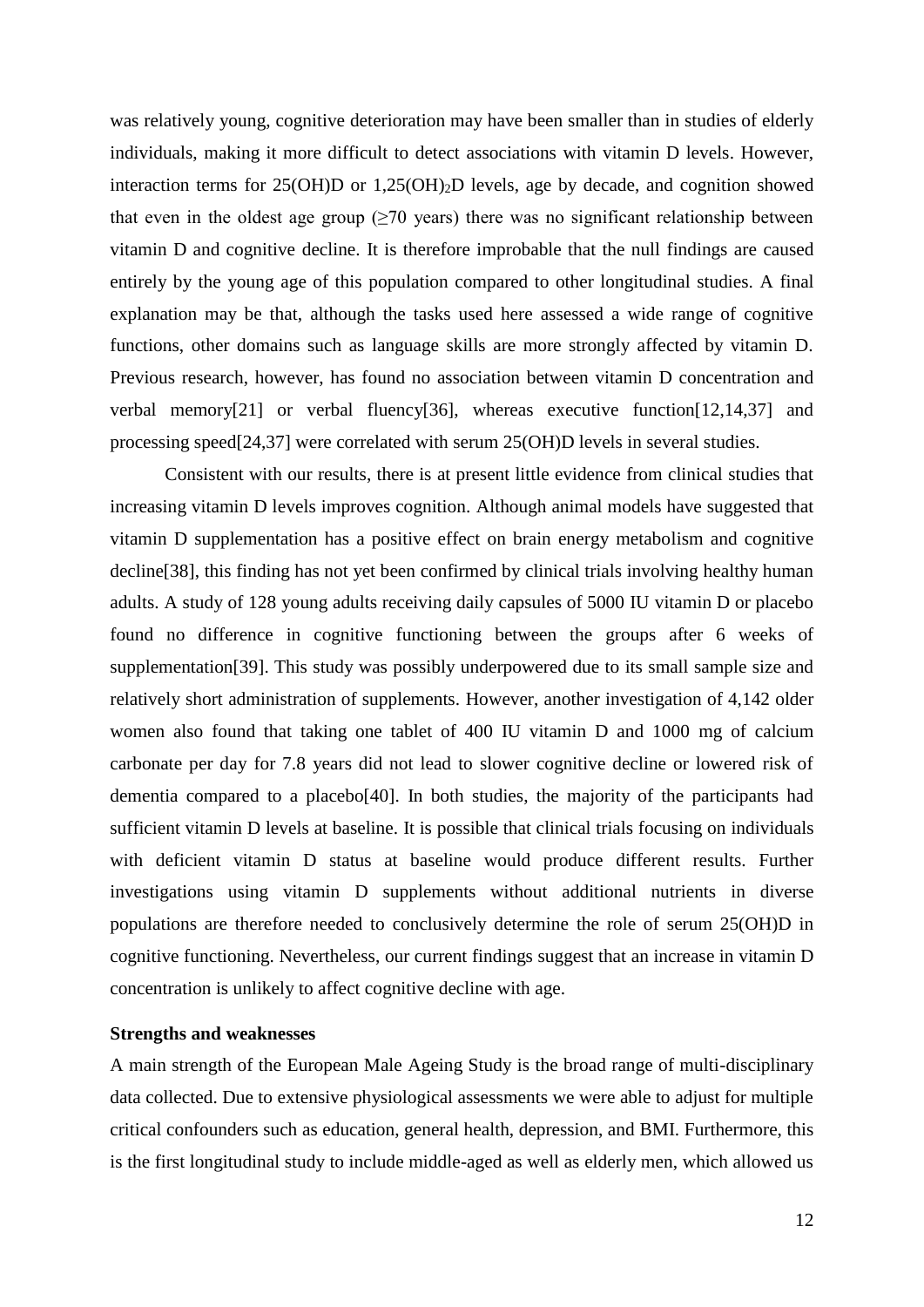to examine the effects of vitamin D across different age groups. In contrast with previous studies, we also used multiple thresholds to identify participants with deficient, insufficient, suboptimal, or sufficient vitamin D status. As there is not yet an established cut-off value for vitamin D deficiency with regards to cognition, investigations like the present one can provide valuable information for future clinical trials[22]. Finally, this is the first investigation of vitamin D and cognition to include measurements of  $1,25(OH)_2D$ . It is acknowledged that interpretations of the data are limited by the single measurement of vitamin D concentrations, as these may not reflect 25(OH)D status at Phase II. Finally, the ROCF Copy showed a ceiling effect and may lack sensitivity for assessing cognitive deterioration in this relatively healthy population. It is also probable that practice effects influenced performance on the ROCF Recall and CTRM in Phase II, leading to potential underestimations of cognitive decline. Repeated testing is not expected to have affected results on the DSST, however, as this task is only minimally if at all subject to learning effects.

## **Conclusion**

In this cohort of middle-aged and older European men, we found no indication of a relationship between 25(OH)D or 1,25(OH)2D levels and cognitive decline. Weak associations between 25(OH)D and processing speed or visual memory were explained by other factors such as co-morbidities and adverse lifestyle factors. The current findings are in line with several prospective studies and human clinical trials that have failed to find associations between vitamin D and cognitive decline. Further studies of longer duration and including both genders may be needed to clarify the relationship between 25(OH)D status and cognition. Based on our results, however, vitamin D levels do not appear to be markedly associated with cognitive functioning in ageing men.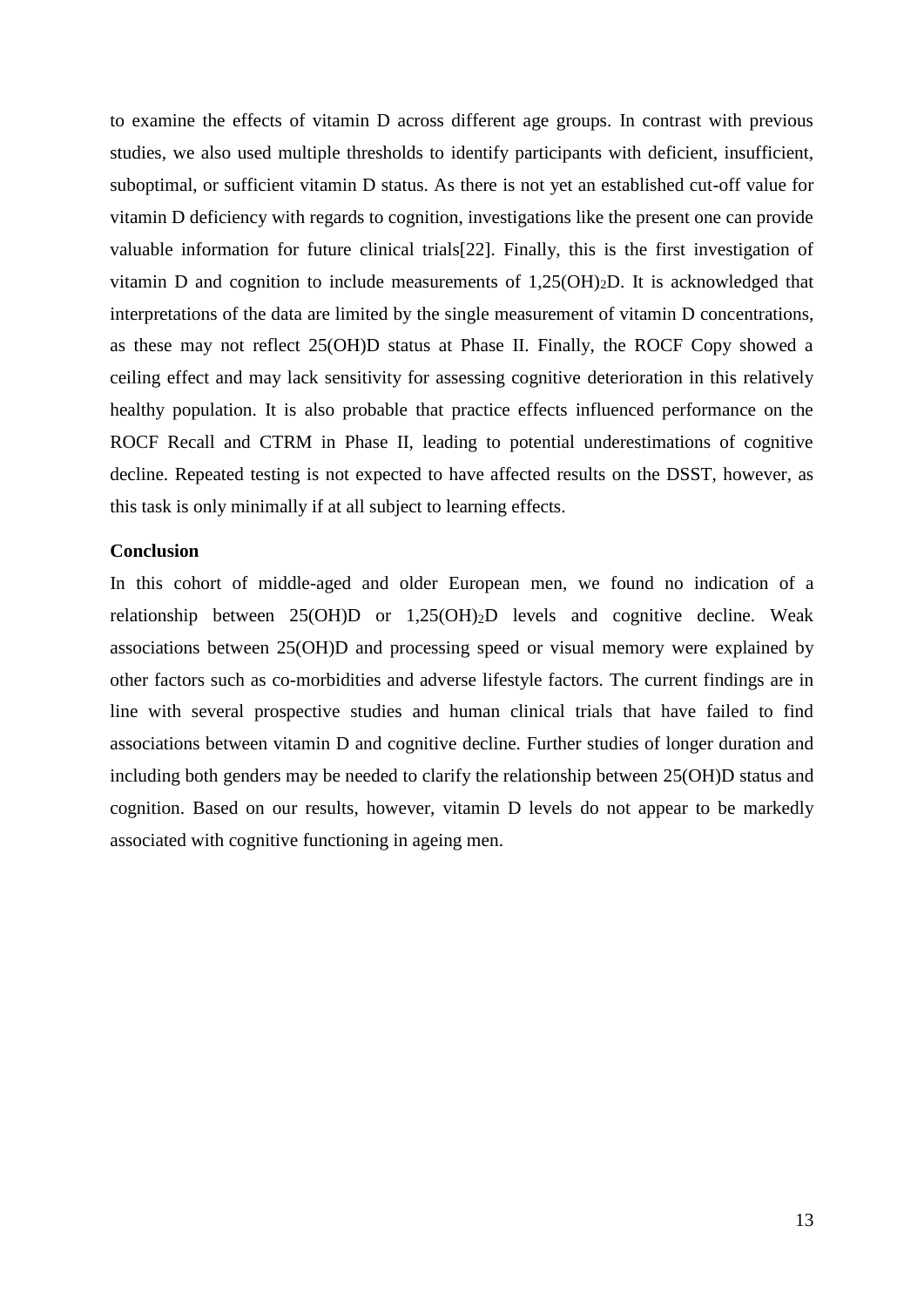**Author affiliations:** <sup>1</sup>Gerontology and Geriatrics, KU Leuven, Leuven, Belgium; <sup>2</sup>Clinical  $\&$ Cognitive Neurosciences, Institute of Brain, Behaviour and Mental Health, The University of Manchester, UK; <sup>3</sup>Arthritis Research UK Centre for Epidemiology, Institute of Inflammation and Repair, The University of Manchester, Manchester, UK; <sup>4</sup>NIHR Manchester Musculoskeletal Biomedical Research Unit, Central Manchester NHS Foundation Trust, Manchester Academic Health Science Centre, Manchester, UK; <sup>5</sup>Department of Obstetrics, Gynaecology and Andrology, Albert Szent-György Medical University, Szeged, Hungary; <sup>6</sup>Department of Medicine, Instituto Salud Carlos III, Complejo Hospitalario Universitario de Santiago (CHUS); <sup>7</sup>Andrology Research Unit; <sup>8</sup>Endocrinology Unit, University of Florence, Florence, Italy; <sup>9</sup>Sexual Medicine and Andrology Unit, Department of Experimental, Clinical, and Biomedical Sciences, University of Florence, Florence, Italy;  $^{10}$ Reproductive Medicine Centre, Skåne University Hospital, University of Lund, Lund, Sweden; <sup>11</sup>School of Social Sciences, Cathie Marsh Institute for Social Research, The University of Manchester, Manchester, UK; <sup>12</sup>Department of Surgery and Cancer, Imperial College London, Hammersmith Campus, London, UK;  $^{13}$ Department of Andrology and Reproductive Endocrinology, Medical University of Łódź, Łódź, Poland; <sup>14</sup>Department of Human Nutrition, University of Glasgow, Glasgow, UK; <sup>15</sup>Andrology Unit, United Laboratories of Tartu University Clinics, Tartu, Estonia; <sup>16</sup>School of Chemistry, Manchester Institute of Biotechnology, Manchester, UK; <sup>17</sup>Department of Rehabilitation Sciences, KU Leuven, Heverlee, Belgium; <sup>18</sup>Department of Cellular and Molecular Medicine, KU Leuven, Leuven, Belgium, <sup>19</sup>Geriatric Medicine, University Hospitals Leuven, Leuven, Belgium; <sup>20</sup>The Endocrinology and Diabetes Research Group, Faculty of Medical and Human Sciences, Institute of Human Development, University of Manchester, Manchester, UK; <sup>21</sup>Department of Andrology and Endocrinology, KU Leuven, Leuven, Belgium; <sup>22</sup>Department of Clinical and Experimental Medicine, KU Leuven, Belgium.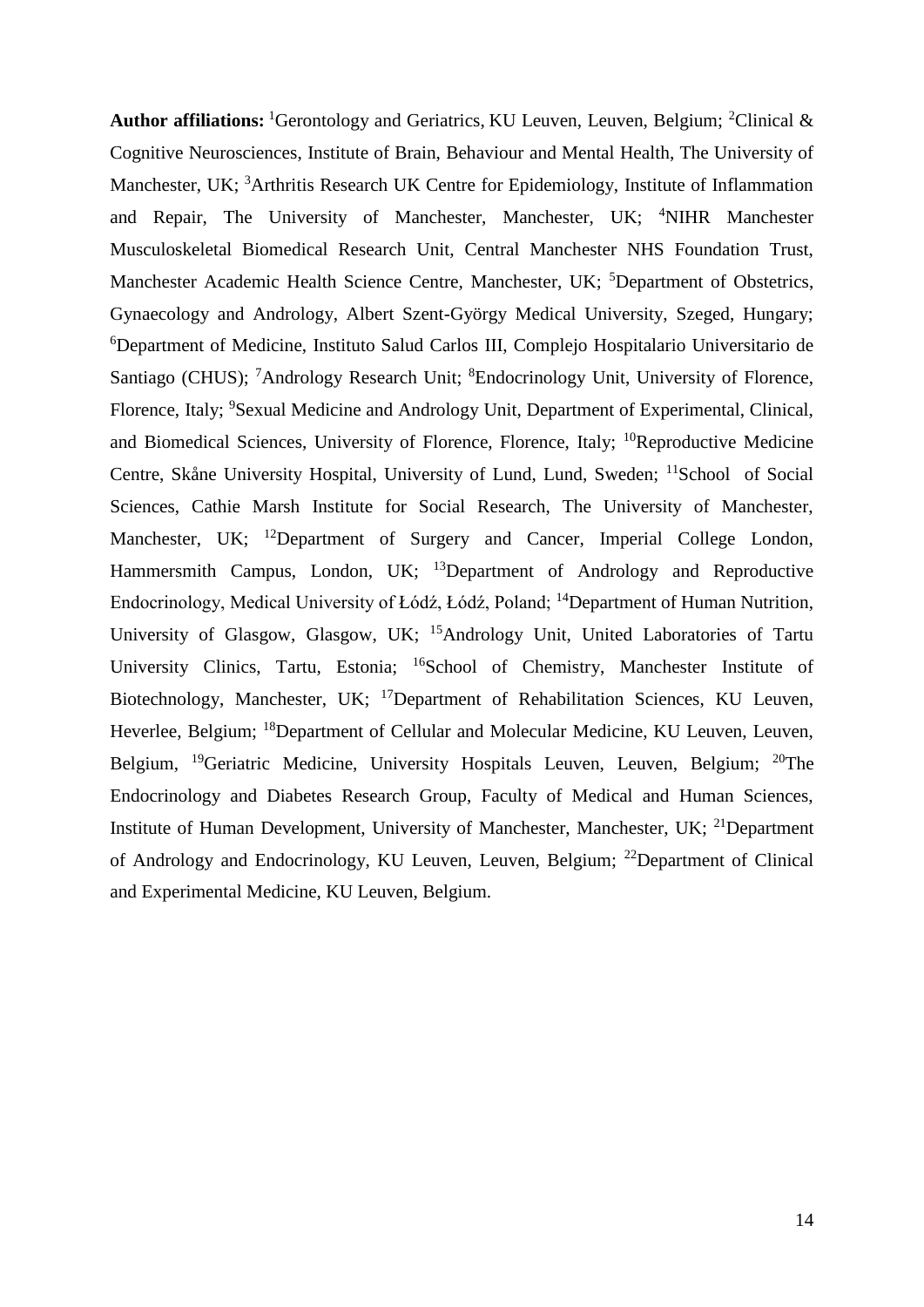## **REFERENCES**

- 1. Holick MF. Vitamin D deficiency. *New Engl J Med* 2007;357:266-281.
- 2. Holick MF, Binkley NC, Bischoff-Ferrari HA, *et al*. Evaluation, treatment, and prevention of vitamin D deficiency: An Endocrine Society clinical practice guideline. *J Clin Endocrinol Metab* 2011;96:1911-1930.
- 3. Kesby JP, Eyles DW, Burne TH, *et al*. The effects of vitamin D on brain development and adult brain function. *Mol Cell Endocrinol* 2011;347:121–127.
- 4. Chabas JF, Alluin O, Rao G, *et al*. Vitamin D2 potentiates axon regeneration. *J Neurotraum* 2008;25:1247-1256.
- 5. Brewer LD, Thibault V, Chen KC, *et al*. Vitamin D hormone confers neuroprotection in parallel with downregulation of L-type calcium channel expression in hippocampal neurons. *J Neurosci* 2001;21:98-108.
- 6. Marini F, Bartoccini E, Cascianelli G, *et al*. Effect of 1α,25‐dihydroxyvitamin D3 in embryonic hippocampal cells. *Hippocampus* 2010;20:696-705.
- 7. Mizwicki MT, Liu G, Fiala M, *et al*. 1α, 25-Dihydroxyvitamin D3 and resolvin D1 retune the balance between amyloid-β phagocytosis and inflammation in Alzheimer's disease patients. *J Alzheimers Dis* 2013;34:155 - 170.
- 8. Littlejohns TJ, Henley WE, Lang IA, *et al*. Vitamin D and the risk of dementia and Alzheimer disease. *Neurology* 2014;83:920-928.
- 9. Van der Schaft J, Koek HL, Dijkstra E, *et al*. The association between vitamin D and cognition: A systematic review. *Ageing Res Rev* 2013;12:1013–1023.
- 10. Balion C, Griffith LE, Strifler L, *et al*. Vitamin D, cognition, and dementia: A systematic review and meta-analysis. *Neurology* 2012;79:1397-1405.
- 11. Schlögl M, Holick MF. Vitamin D and neurocognitive function. *Clin Interv Aging* 2014;9:559-568.
- 12. Llewellyn DJ, Lang IA, Langa KM, *et al*. Vitamin D and risk of cognitive decline in elderly persons. *Arch Intern Med* 2010;170:1135-1141.
- 13. Wilson VK, Houston DK, Kilpatrick L, *et al*. Relationship between 25 hydroxyvitamin D and cognitive function in older adults. *J Am Geriatr Soc* 2014;62:636-641.
- 14. Slinin Y, Paudel M, Taylor BC, *et al*. Association between serum 25 (OH) vitamin D and the risk of cognitive decline in older women. *J Gerontol A Biol Sci Med Sci* 2012;67:1092-1098.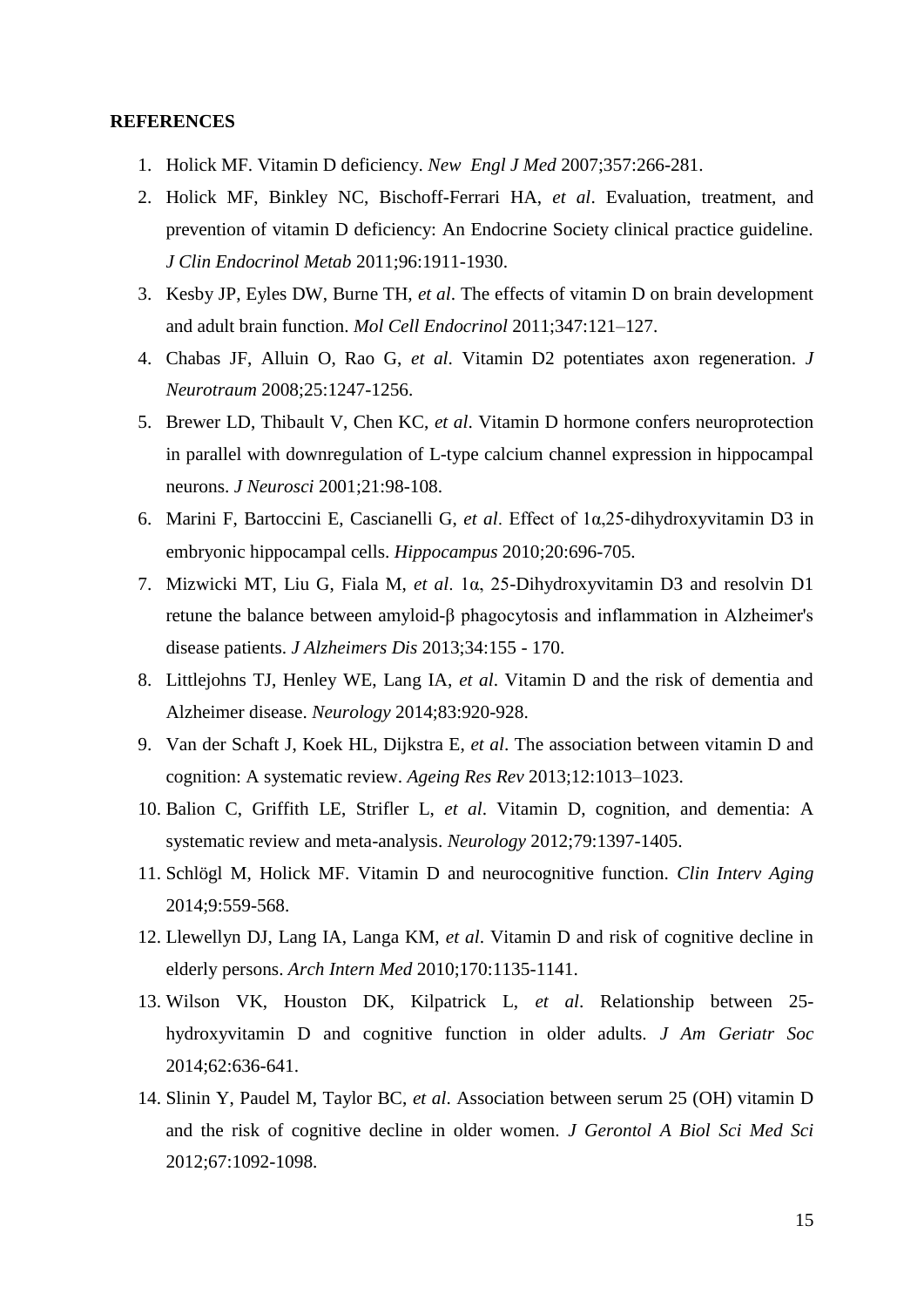- 15. Granic A, Hill TR, Kirkwood TBL, *et al*. Serum 25‐hydroxyvitamin D and cognitive decline in the very old: The Newcastle 85+ Study. *Eur J Neurol* 2015;22:106-e107.
- 16. Bartali B, Devore E, Grodstein F, *et al*. Plasma vitamin D levels and cognitive function in aging women: The Nurses' Health Study. *J Nutr Health Aging*  2014;18:400 - 406.
- 17. Schneider ALC, Lutsey PL, Alonso A, *et al*. Vitamin D and cognitive function and dementia risk in a biracial cohort: The ARIC Brain MRI Study. *Eur J Neurol*  2014;21:1211-1218.
- 18. Slinin Y, Paudel ML, Taylor BC, *et al*. 25-Hydroxyvitamin D levels and cognitive performance and decline in elderly men. *Neurology* 2010;74:33-41.
- 19. Breitling LP, Perna L, Müller H, *et al*. Vitamin D and cognitive functioning in the elderly population in Germany. *Exp Gerontol* 2012;47:122–127.
- 20. Seamans KM, Hill TR, Scully L, *et al*. Vitamin D status and measures of cognitive function in healthy older European adults. *Eur J Clin Nutr* 2010;64:1172-1178.
- 21. McGrath J, Scragg R, Chant D, *et al*. No association between serum 25 hydroxyvitamin D3 level and performance on psychometric tests in NHANES III. *Neuroepidemiology* 2006;29:49-54.
- 22. Annweiler C, Beauchet O. Vitamin D in older adults: The need to specify standard values with respect to cognition. *Front Aging Neurosci* 2014;6.
- 23. Lee DM, O'Neill TW, Pye SR, *et al*. The European Male Ageing Study (EMAS): Design, methods and recruitment. *Int J Androl* 2009;32:11-24.
- 24. Lee DM, Tajar A, Ulubaev A, *et al*. Association between 25-hydroxyvitamin D levels and cognitive performance in middle-aged and older European men. *J Neurol Neurosurg Psychiatry* 2009;80:722-729.
- 25. Washburn RA, Smith KW, Jette AM, *et al*. The Physical Activity Scale for the Elderly (PASE): Development and evaluation. *J Clin Epidemiol* 1993;46:153–162.
- 26. Beck AT, Steer RA, Brown GK. Manual for the Beck Depression Inventory-II. San Antonio, TX, USA: Psychological Corporation, 1996.
- 27. Reuben DB, Siu AL. An objective measure of physical function of elderly outpatients: The Physical Performance Test. *J Am Geriatr Soc* 1990;38:1105 - 1112.
- 28. Osterrieth PA. Le test de copie d'une figure complexe. *Arch Psychol* 1944;30:206- 356.
- 29. Warrington EK. The Camden memory tests manual (Vol. 1): Psychology Press, 1996.
- 30. Uiterwijk JM. WAIS-III-NL-V. Lisse, The Netherlands: Swets & Zeitlinger, 2001.